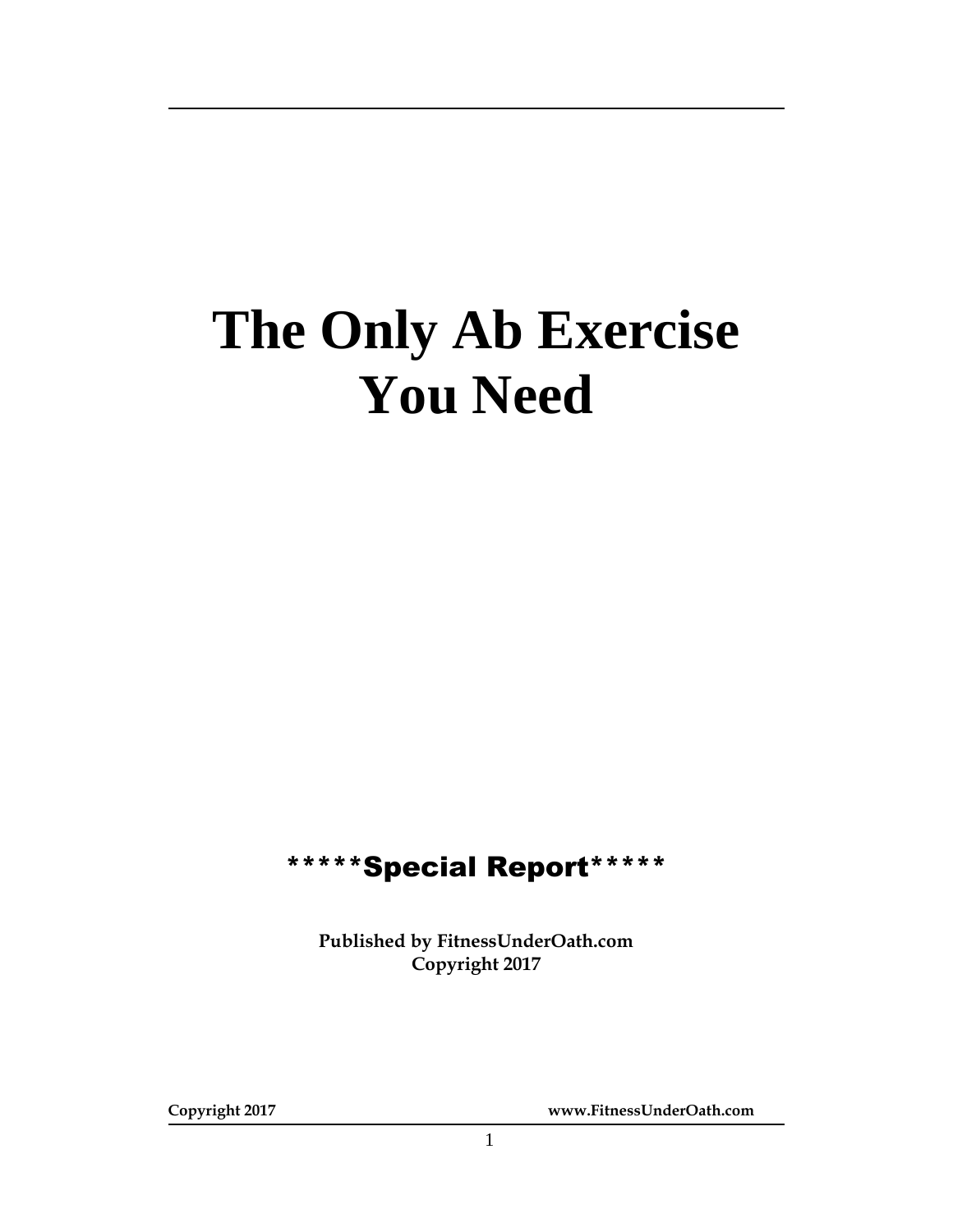#### **Bonus Report: The Only Ab Exercise You Need**



People always think there's a big secret to getting great abs.

But guess what? There is NOT.

It's really simple. Want great abs?

You need to do two things…

First, you need to be lean enough

to actually SEE your abs. That part comes from diet.

Next, you need to strengthen your abs so they are more visible. That part comes from training.

Training your abs doesn't have to be difficult. In fact, you can great abs with just ONE exercise. Here it is:

The Double Crunch.



As you can see, with a single movement the double-crunch actually targets both your upper AND lower abs. It's the ultimate "bang for your buck" ab exercise.

Now here's the ultimate "bang-for-your buck" training program. After decades of experience, I've found that abs respond best when you train

**Copyright 2017 www.FitnessUnderOath.com**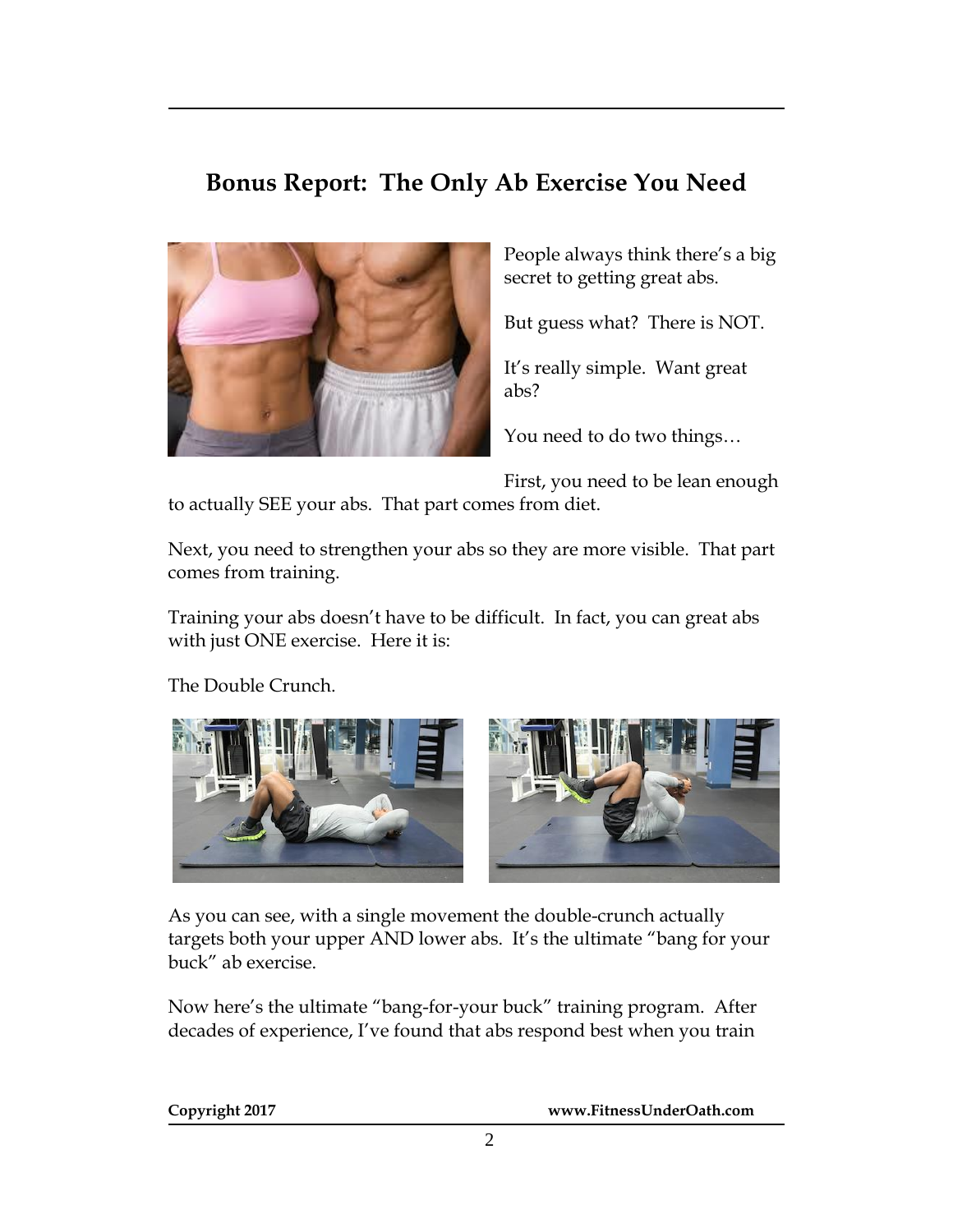them nearly every day (5 or 6 days per week) for two weeks, then take two weeks off.

So if I have a beach vacation coming up or some other important event… I'll train my abs every night for 2 weeks straight… and then take the next 2 weeks off and I won't do any ab exercise for the next 2 weeks.

Here's the ultimate training protocol to use with this ab exercise:

Do 8 sets of 8 reps. That's 64 total reps.

Start out with 1 minute of rest in between sets. And when that gets too easy, drop down to 45 seconds of rest in between sets. When that gets too easy, drop to 30 seconds of rest between sets…. Then 15 seconds.

When even just 15 seconds of rest between sets gets too easy, then here's how you take things up another level: Start replacing rest time with top position squeezes.

Let me explain:

Let's say you've done your first set of 8 reps. Instead of resting for 15 seconds, hold the top position (where your knees are touching your elbows) and squeeze/tighten/flex your abs as hard as you can.

Do this for 5 seconds to start. And then once you can do a 5 second squeeze between all sets, gradually start to INCREASE the time.

So there you have it – the only ab exercise you need to get great abs.

Matt Marshall [www.FitnessUnderOath.com](http://www.fitnessunderoath.com/)

**Copyright 2017 www.FitnessUnderOath.com**